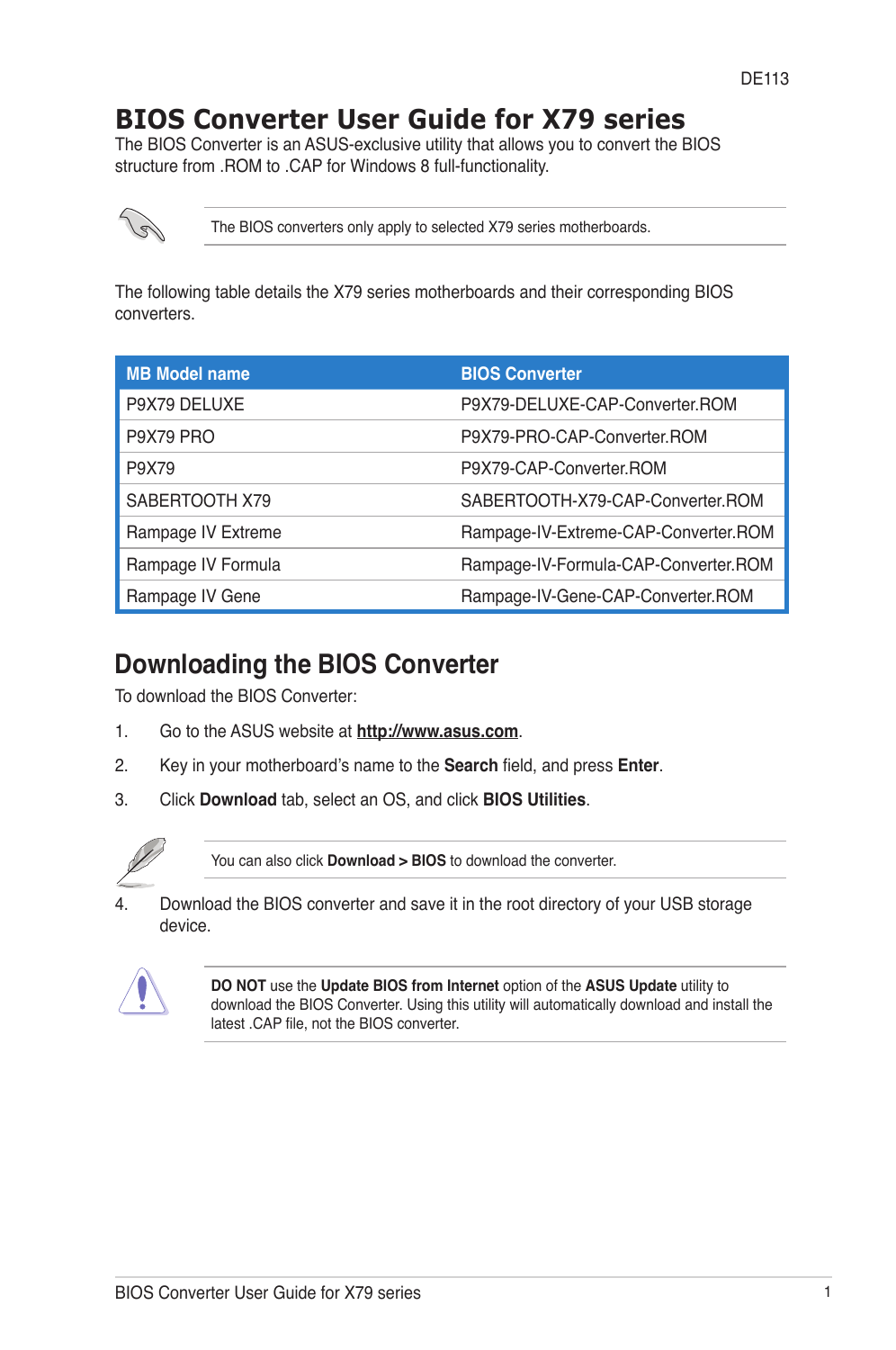# **Updating the BIOS**

You can use the following methods to update your motherboard's BIOS: USB BIOS Flashback, EZ Flash 2, and ASUS Update.

After updating your motherboard's BIOS with the BIOS converter from .ROM to .CAP, you cannot reverse it back to its previous structure.

## **USB BIOS Flashback**

USB BIOS Flashback allows you to easily update the BIOS structure without entering the BIOS or the operating system. Simply insert the USB storage device containing the BIOS Converter to the USB BIOS Flashback port, press the BIOS Flashback button or ROG Connect button, and the BIOS structure is updated automatically.



Rename the BIOS Converter file before loading it to your motherboard. Refer to the table below for the naming convention.

| <b>MB Model name</b> | <b>Downloaded BIOS</b><br><b>Converter</b> | <b>New BIOS Converter name</b> |
|----------------------|--------------------------------------------|--------------------------------|
| P9X79 DELUXE         | P9X79-DELUXE-CAP-<br>Converter ROM         | P9X79D.ROM                     |
| P9X79 PRO            | P9X79-PRO-CAP-Converter.<br><b>ROM</b>     | P9X79PRO.ROM                   |
| P9X79                | P9X79-CAP-Converter.ROM                    | P9X79.ROM                      |
| SABERTOOTH X79       | SABERTOOTH-X79-CAP-<br>Converter ROM       | SABERX79, ROM                  |
| Rampage IV Extreme   | Rampage-IV-Extreme-CAP-<br>Converter ROM   | R <sub>4</sub> E.ROM           |
| Rampage IV Formula   | Rampage-IV-Formula-CAP-<br>Converter.ROM   | R4F.ROM                        |
| Rampage IV Gene      | Rampage-IV-Gene-CAP-<br>Converter.ROM      | R4G.ROM                        |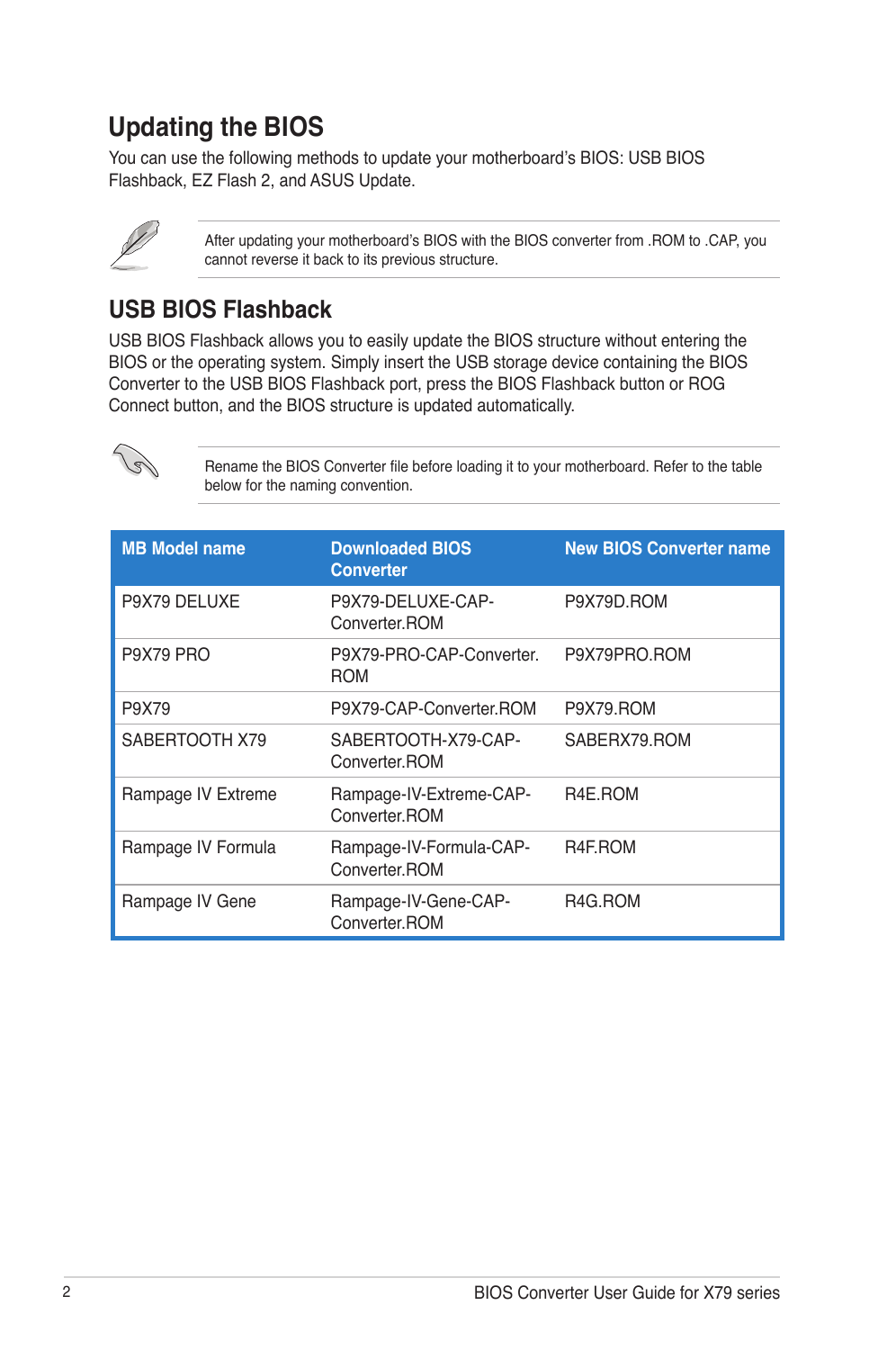#### **To use the USB BIOS Flashback:**

- 1. Insert the USB storage device to the USB BIOS Flashback port.
- 2. Press the USB BIOS Flashback button or ROG Connect button for three seconds until the BIOS Flashback button's LED light blinks.
- 3. Wait until the light goes out, indicating that the BIOS process is completed.



After the system reboots twice, the .CAP conversion process is done.

- Do not unplug the portable disk, power system, or press the CLR\_CMOS button during the updating BIOS update process. In case of interruption, please follow the steps again.
- If the light flashes for five seconds and turns into a solid light, this means that the BIOS Flashback is not operating properly. This may be caused by improper installation of the USB storage device and filename/file format error. If this scenario happens, please restart the system.
- Updating BIOS may have risks. If the BIOS program is damaged during the process and results to the system's failure to boot up, please contact your local ASUS Service Center.
- Do not change the BIOS file extension from .CAP to .ROM when you update the BIOS as this will cause the system to crash. If this happens, download the original .ROM BIOS file and use the USB BIOS Flashback utility to recover your system's previous **BIOS**

## **Buttons and ports location**



#### **P9X79 DELUXE**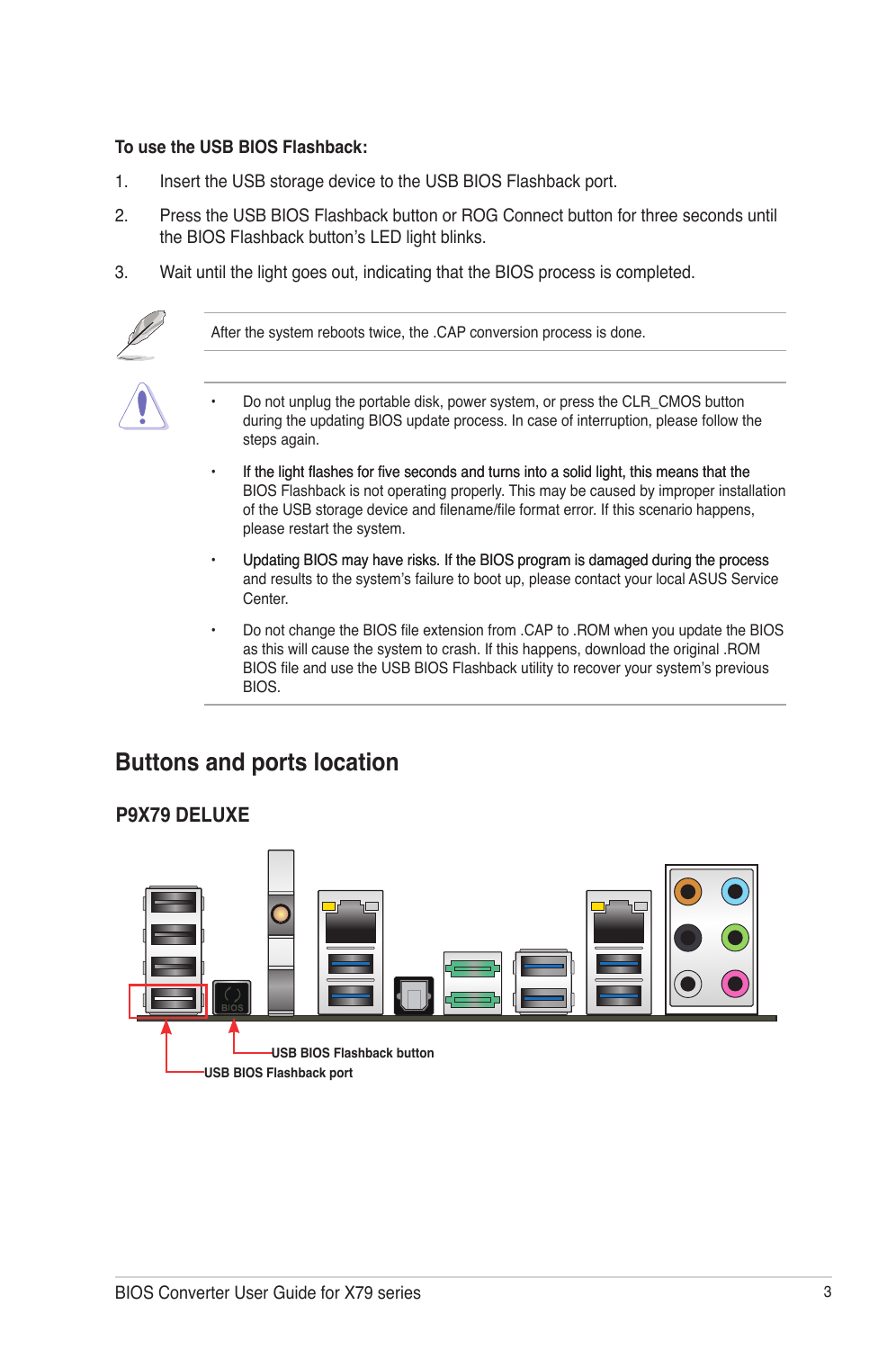#### **P9X79 PRO**



#### **P9X79**



### **SABERTOOTH X79**

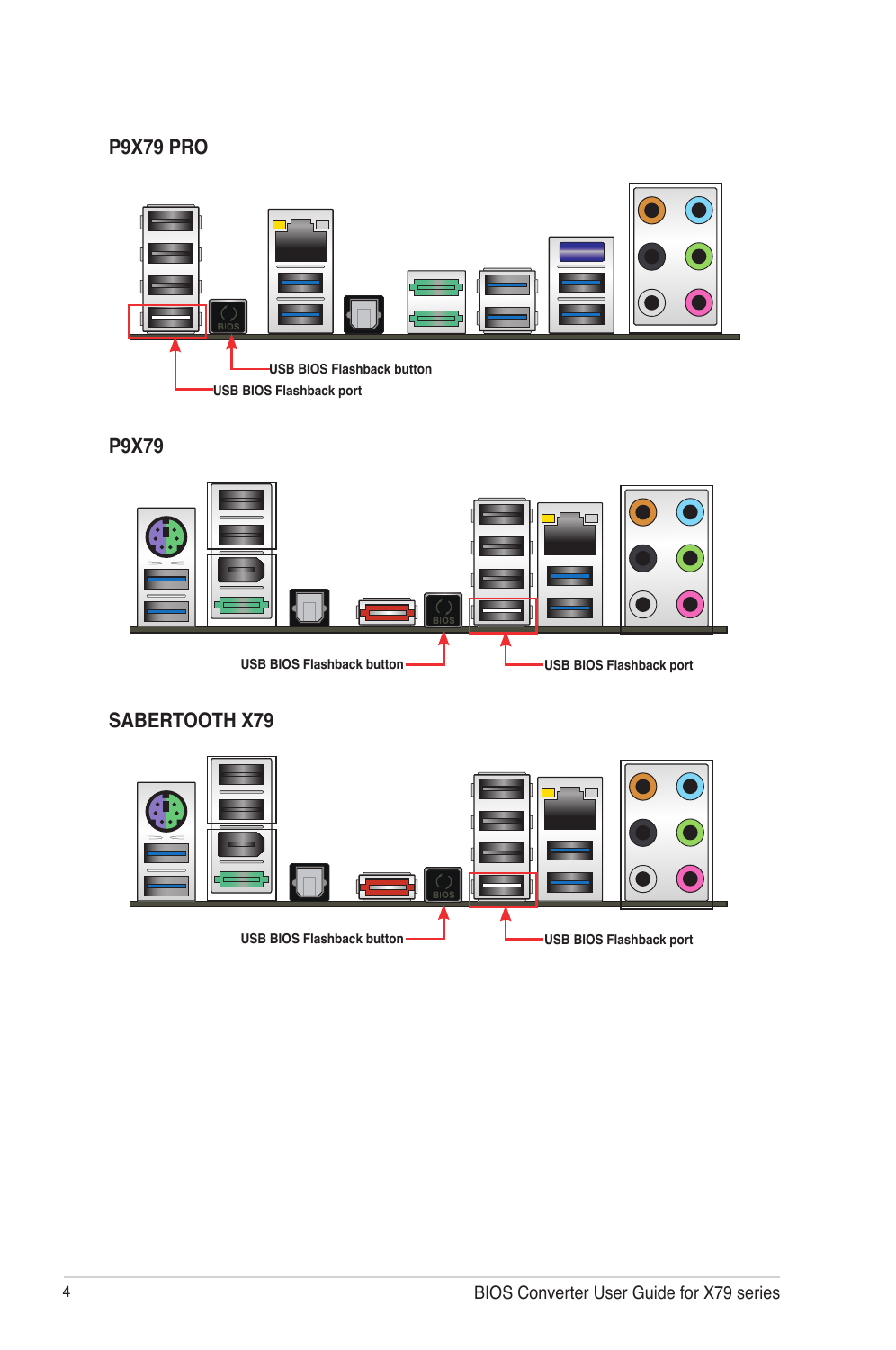### **Rampage IV Extreme**



### **Rampage IV Formula**



## **Rampage IV Gene**

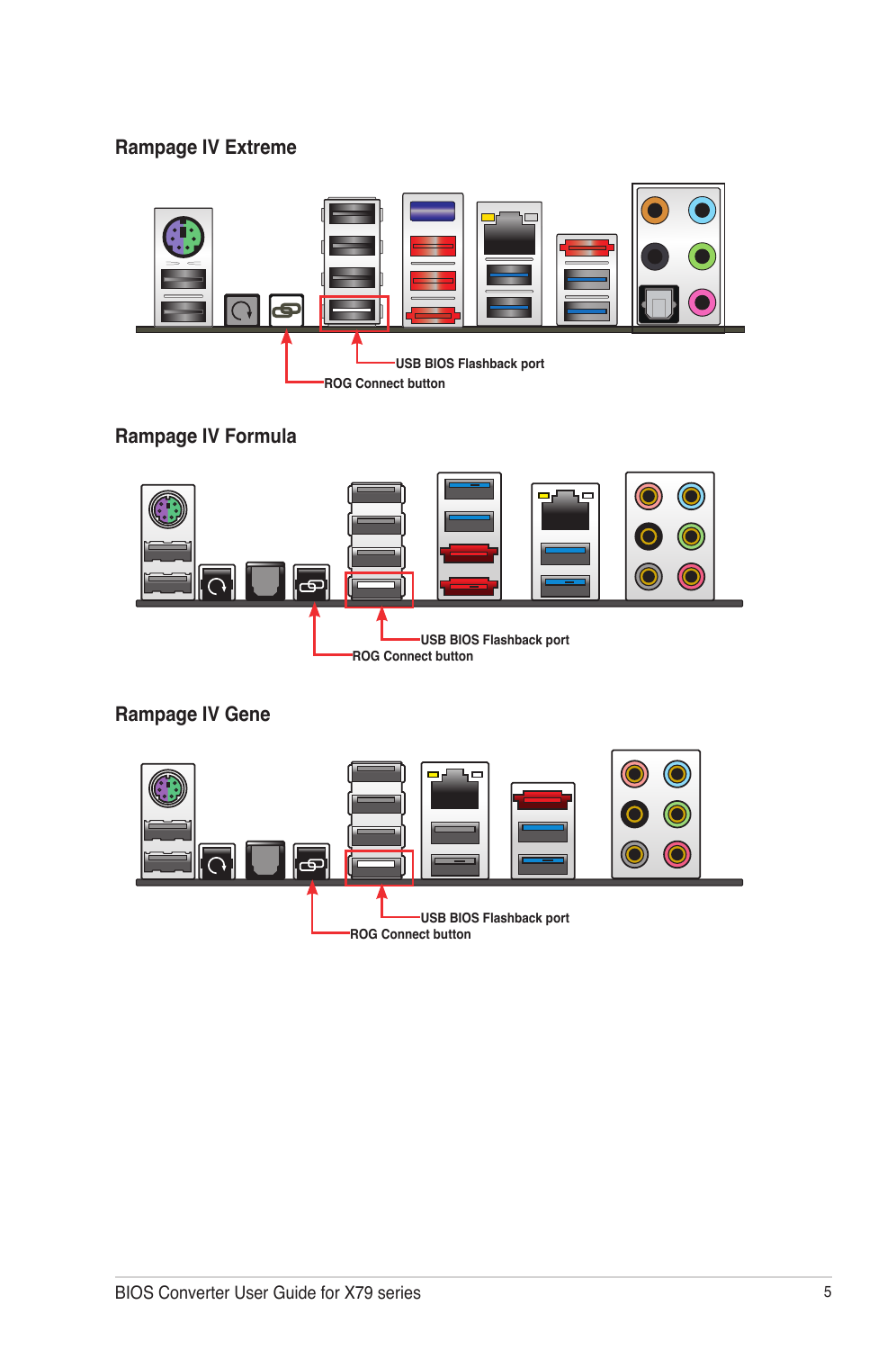## **ASUS EZ Flash 2**

ASUS EZ Flash 2 allows you to update the BIOS converter without having to use a bootable floppy disk or an OS-based utility.

To use the EZ Flash 2:

- 1. Insert the USB storage device that contains the BIOS Converter to the USB port.
- 2. Enter the **Advanced Mode** of the BIOS setup program. Go to **Tool** menu **> ASUS EZ Flash Utility** and press **<Enter>** to launch it.

|                                          |                 |           |         |                                                    | $\overline{\mathbf{u}}$ Exit     |  |
|------------------------------------------|-----------------|-----------|---------|----------------------------------------------------|----------------------------------|--|
| ASUSTek EZ Flash BIOS ROM Utility V01.04 |                 |           |         |                                                    |                                  |  |
| Flash Info<br>MODEL: SABERTOOTH X79      |                 | VER: 0304 |         |                                                    | DATE: 04/17/2012                 |  |
| $H$ fs0:\                                |                 |           |         |                                                    |                                  |  |
| Drive                                    | Folder Info     |           |         |                                                    |                                  |  |
| fs0 $\Lambda$<br>fs1 $\Lambda$           | 03/15/12 10:23p |           | 4194304 |                                                    | SABERTOOTH-X79-CAP-Converter.ROM |  |
| m<br>File Infor                          |                 |           |         |                                                    |                                  |  |
| MODEL:                                   |                 | VER:      |         |                                                    | DATE:                            |  |
| <b>O</b> Help Info                       |                 |           |         |                                                    |                                  |  |
| [Enter] Select or Load [Tab] Switch      |                 |           |         | [Up/Down/PageUp/PageDown/Home/End] Move [Esc] Exit | [F2] Backup                      |  |
|                                          |                 |           |         |                                                    |                                  |  |

- 3. Press <Tab> to switch to the Drive field.
- 4. Press the Up/Down arrow keys to find the USB flash disk that contains the latest BIOS, and then press <Enter>.
- 5. Press <Tab> to switch to the Folder Info field.
- 6. Press the Up/Down arrow keys to find the BIOS file, and then press <Enter> to perform the BIOS update process. Reboot the system when the update process is done.



After the system reboots twice, the .CAP conversion process is done.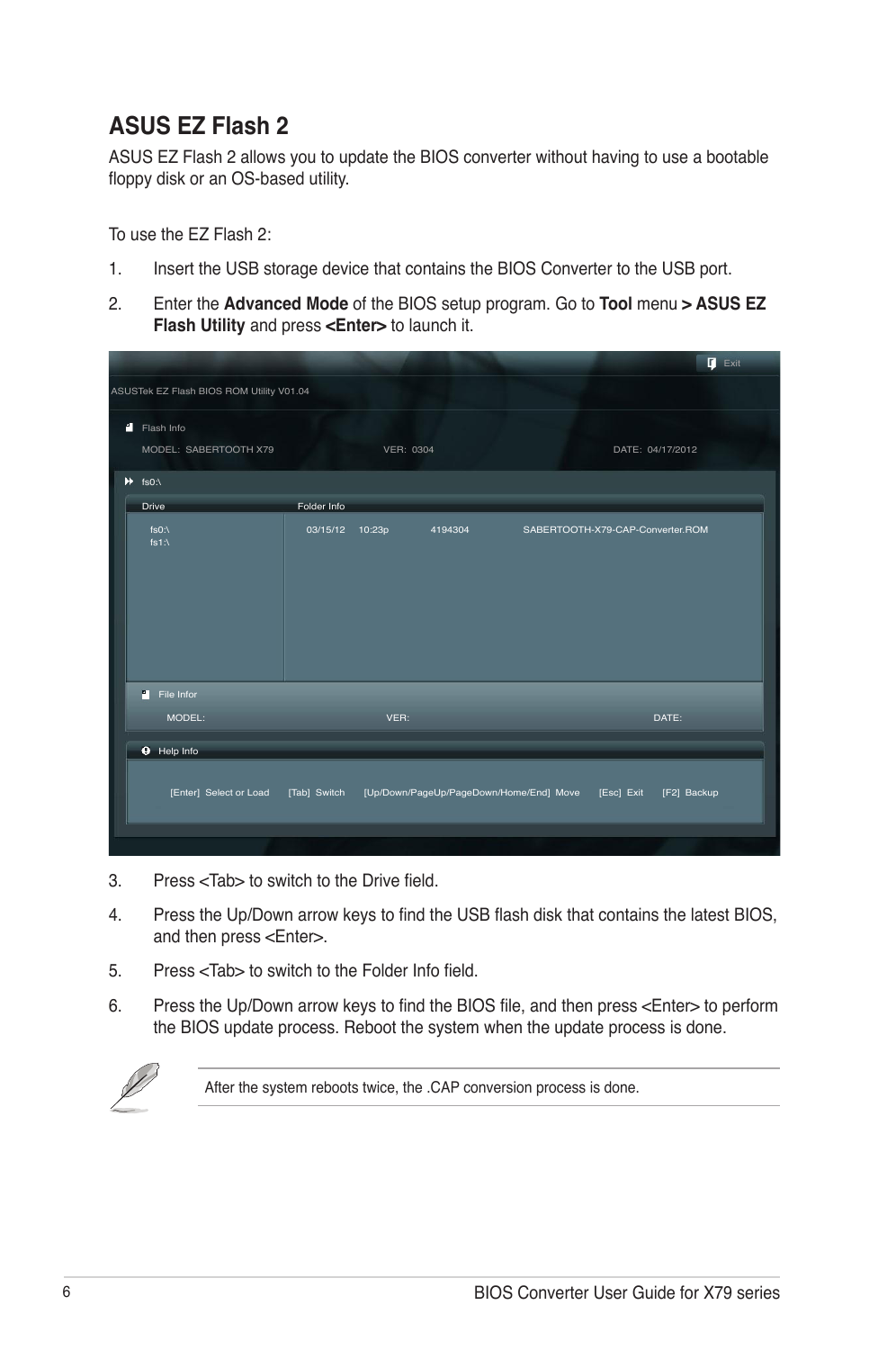# **ASUS Update**

The ASUS Update is a utility that allows you to manage, save, and update the motherboard BIOS in Windows® environment.

To use the ASUS Update:

- 1. In the AI Suite II main menu bar, click **Update > ASUS Update**.
- 2. From the ASUS Update screen, select **From also update Update BIOS from file**, and then click **Next**.



2. Locate the BIOS Converter and click **Next**.